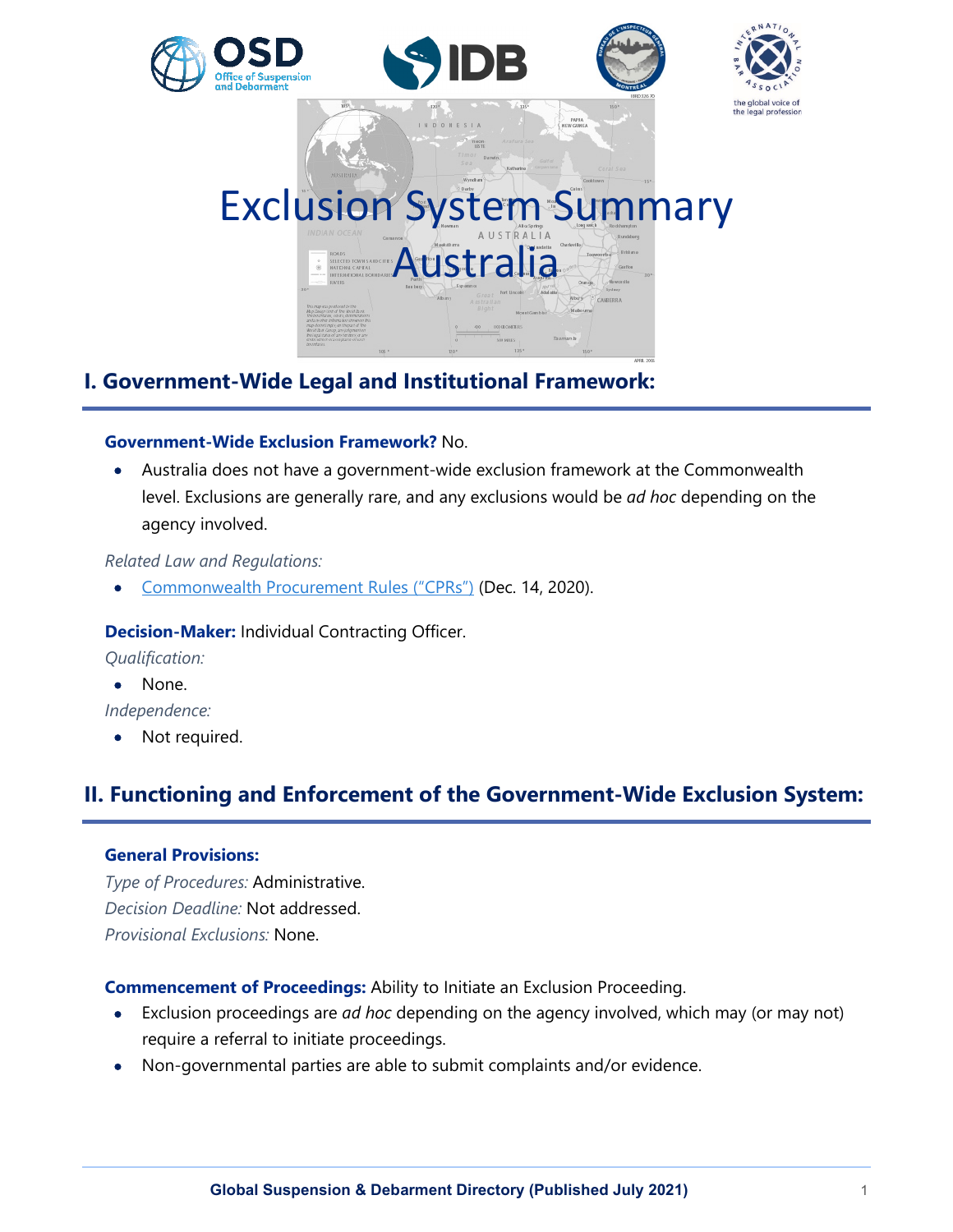#### **Notice Requirements & Opportunity to be Heard:** Yes & Yes.

*Notice:*

- Suppliers receive notice when the decision-maker decides that grounds exist.
- Notice must contain the grounds for exclusion.

#### *Opportunity to be Heard:*

- Suppliers are entitled to procedural fairness and may present a defense to the decisionmaker by:
	- o Making a written submission to the decision-maker.
	- o Requesting an in-person hearing with the decision-maker.

**Appellate Review of Exclusion Decisions:** Yes (Judicial Review of Government Decisions).

*Nature and Forum of Review*: Any decision by a Commonwealth public official is subject to judicial review after exhausting the administrative process.

*Means Available to the Supplier:* As part of appellate review, suppliers may:

- Obtain the evidentiary record.
- Make a written submission to the appellate body.
- Request an in-person hearing with the appellate body.
- Call witnesses to an in-person hearing to testify on the supplier's behalf.

*Duration of Appeal Process:* One to two years (on average).

**Legal Representation:** A supplier **may** be represented by counsel.

**Subsequent Modification of Exclusion Decision:** No.

## **III. Substantive Grounds for Government-Wide Exclusion:**

#### **Unsatisfied Judicial Decisions:**

• Section 6.7 of the CPRs prohibits covered Commonwealth agencies from entering into contracts with suppliers "who have had a judicial decision against them (not including decisions under appeal) relating to employee entitlements and who have not satisfied any resulting order."

#### **No Other Shared Substantive Grounds or Commonwealth-Wide Exclusion Program:**

- Aside from the above, each agency sets its own exclusion grounds and decides whether to follow another agency's exclusions.
- Exclusion decisions are entirely discretionary.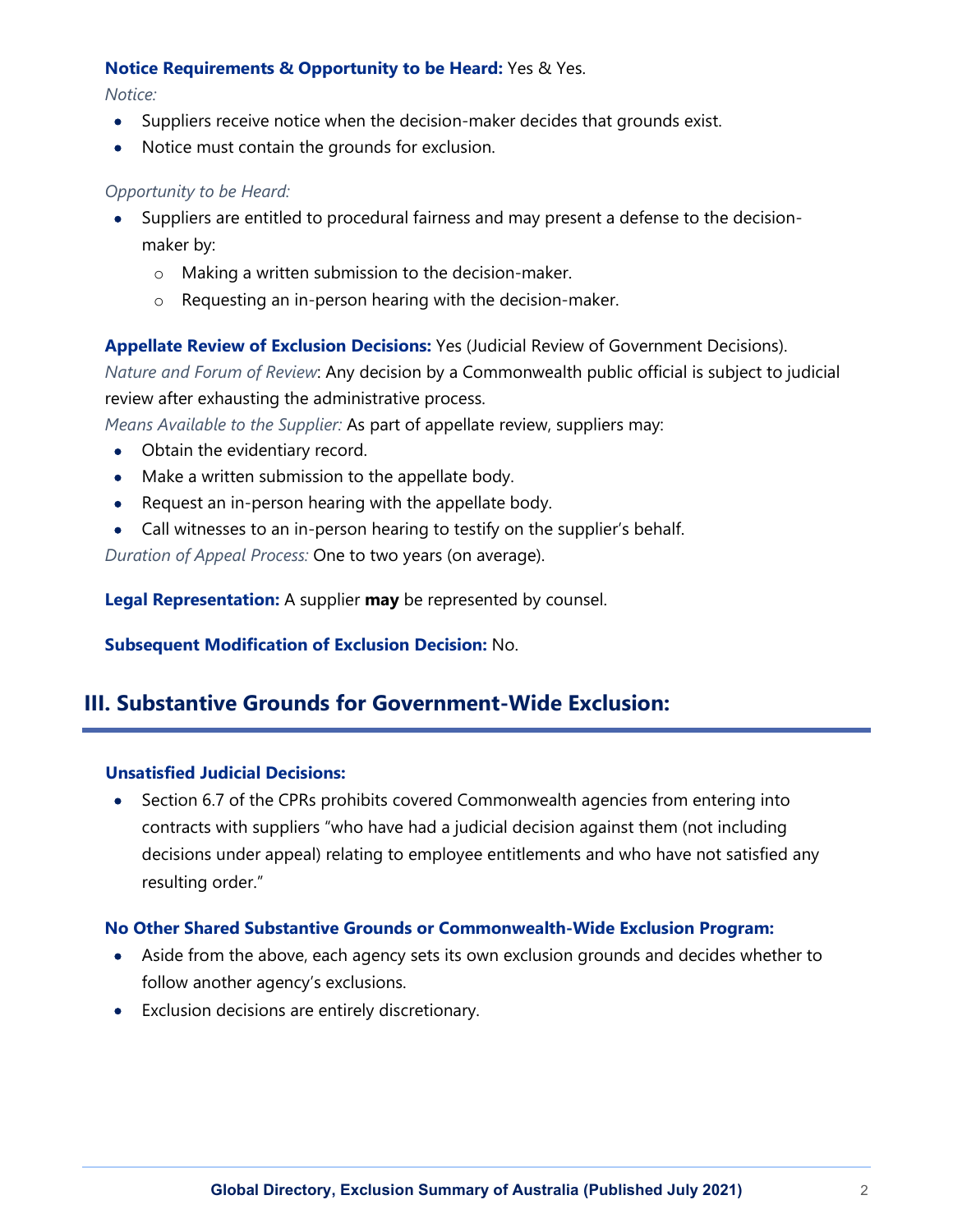#### **Types of Excluded Suppliers:** Corporations only.

#### **Scope of Exclusion:**

*Extension to other Government Agencies:* No.

- Exclusions do **not** automatically extend to subnational governments.
- No known countries or international organizations that automatically recognize and apply exclusions from Australia.

#### *Effect on Ongoing Contracts:*

- **No** automatic cancellation of ongoing contracts.
- Subsequent modifications to ongoing contracts are **not** affected by a supplier's exclusion.

#### *Effect on Subcontracting:*

• An exclusion **does not** prevent the supplier from acting as a subcontractor.

#### *Effect on Excluded Individuals:* N/A.

#### *Tailoring Exclusion:*

• No option to tailor the exclusion to certain divisions, operating units, or business lines within a corporate supplier.

#### **Effect on Affiliates:**

• Does not extend to affiliated companies or individuals.

**Duration of Exclusions:** No set duration.

**Exceptions/Waivers to Exclusions:** Not addressed.

**Other Sanctions:** Not addressed.

## **V. Government-Wide Transparency and Exclusion List:**

#### **Official List of Excluded Suppliers?** No.

**Procurement Checks:** No. Procuring entities are not required to check a list of excluded suppliers before awarding a contract.

#### **Reporting on Exclusions:**

*Number of Exclusions:* Figures unknown.

*Regular Reporting:* No requirement for regular reporting on exclusions.

*Other Transparency Mechanisms:* No (except potentially requests to individual agencies under the Freedom of Information Act).